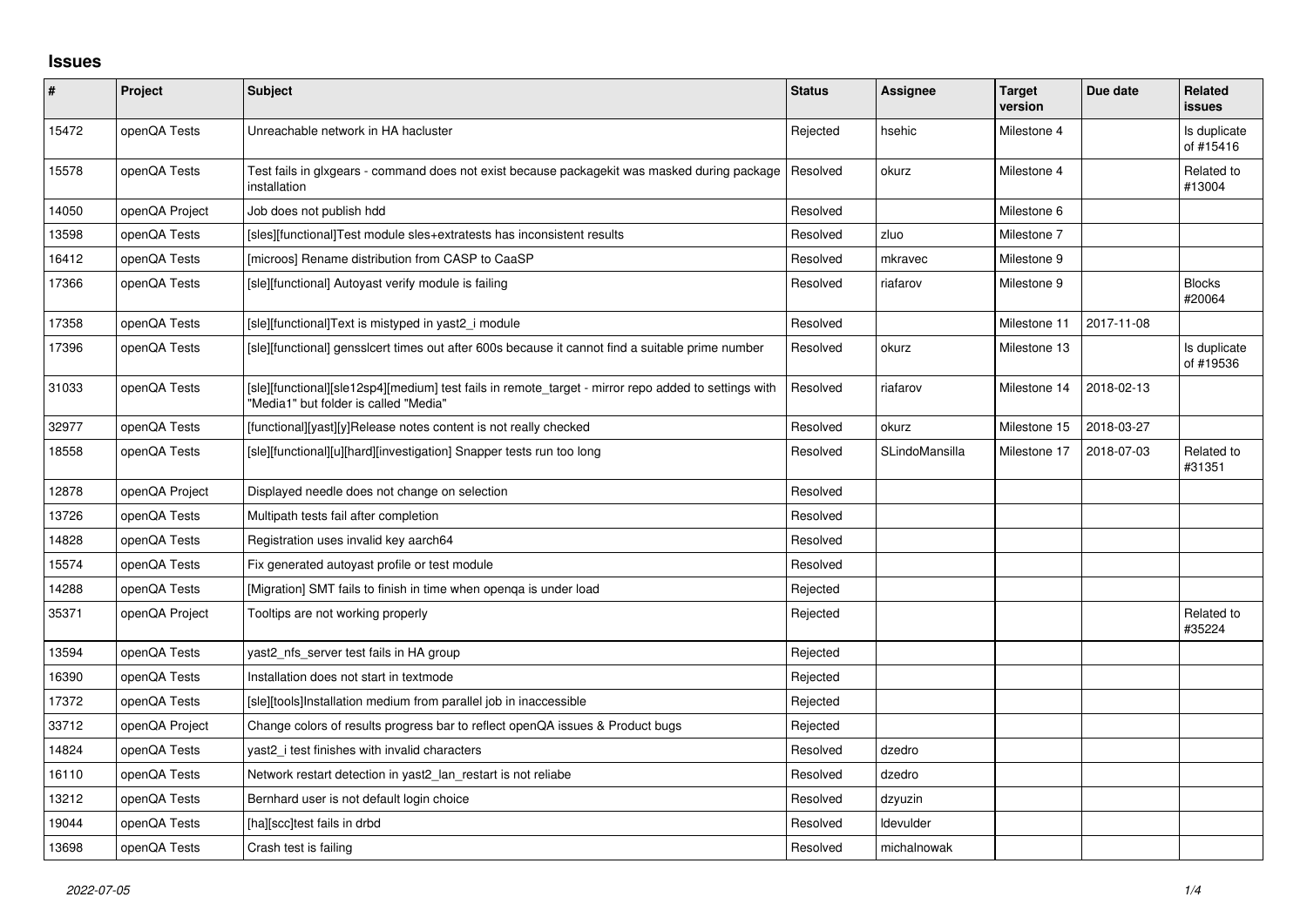| $\sharp$ | Project      | <b>Subject</b>                                                          | <b>Status</b> | <b>Assignee</b> | <b>Target</b><br>version | Due date | Related<br>issues    |
|----------|--------------|-------------------------------------------------------------------------|---------------|-----------------|--------------------------|----------|----------------------|
| 16056    | openQA Tests | Test fails in yast2_tftp                                                | Resolved      | michalnowak     |                          |          |                      |
| 16210    | openQA Tests | Test results are inconsistent in yast2 samba                            | Resolved      | michalnowak     |                          |          |                      |
| 17374    | openQA Tests | Used repository does not exist on download.suse.de                      | Resolved      | michalnowak     |                          |          |                      |
| 17376    | openQA Tests | Login check types types invalid characters                              | Resolved      | michalnowak     |                          |          |                      |
| 16364    | openQA Tests | Test fails in register_system because of short timeout                  | Resolved      | mitiao          |                          |          |                      |
| 16368    | openQA Tests | Test fails in online_migration_setup                                    | Resolved      | mitiao          |                          |          | Related to<br>#16718 |
| 33094    | openQA Tests | [microos] Installation with different keyboard                          | New           | mkravec         |                          |          |                      |
| 9526     | openQA Tests | Use tests not specific to JeOS for all SUSE distributions               | Resolved      | mkravec         |                          |          |                      |
| 11310    | openQA Tests | fix failing update tests                                                | Resolved      | mkravec         |                          |          |                      |
| 11656    | openQA Tests | Check that system can not be installed without accepting the license    | Resolved      | mkravec         |                          |          |                      |
| 13214    | openQA Tests | Next button is ignored in user_settings but works on second try         | Resolved      | mkravec         |                          |          | Related to<br>#14102 |
| 13700    | openQA Tests | yast2_i test failing on low timeout                                     | Resolved      | mkravec         |                          |          |                      |
| 13708    | openQA Tests | xterm fails to start during sleep                                       | Resolved      | mkravec         |                          |          |                      |
| 13710    | openQA Tests | yast2_lan fails on script_sudo matching previous password prompt        | Resolved      | mkravec         |                          |          |                      |
| 13784    | openQA Tests | yast2_ftp test is failing on invalid certificate                        | Resolved      | mkravec         |                          |          |                      |
| 14164    | openQA Tests | Autoyast license test use wrong devices                                 | Resolved      | mkravec         |                          |          |                      |
| 17546    | openQA Tests | Set up SLES-JeOS-SP3 in openQA                                          | Resolved      | mkravec         |                          |          |                      |
| 19488    | openQA Tests | [microos] Add cluster deployment test for KVM images using cloud-config | Resolved      | mkravec         |                          |          |                      |
| 19490    | openQA Tests | [microos] Set up stagings                                               | Resolved      | mkravec         |                          |          |                      |
| 20462    | openQA Tests | [microos] Export logs from autoyast nodes                               | Resolved      | mkravec         |                          |          |                      |
| 16054    | openQA Tests | Test fails in yast2_nis after job restart                               | Resolved      | mkravec         |                          |          |                      |
| 20666    | openQA Tests | [microos] Improve transactional-update test                             | Resolved      | mkravec         |                          |          |                      |
| 20684    | openQA Tests | [microos] Split stack_controller tests into modules                     | Resolved      | mkravec         |                          |          |                      |
| 20686    | openQA Tests | [microos] Test for cluster updates                                      | Resolved      | mkravec         |                          |          |                      |
| 16098    | openQA Tests | yast2_lan_restart test has soft_failures referencing fixed bugs         | Resolved      | mkravec         |                          |          |                      |
| 20908    | openQA Tests | [microos] Setup CaaSP 2.0 in openQA                                     | Resolved      | mkravec         |                          |          |                      |
| 27991    | openQA Tests | [microos] Test retry on failed orchestrations                           | Resolved      | mkravec         |                          |          |                      |
| 32365    | openQA Tests | [microos] Add test for release notes                                    | Resolved      | mkravec         |                          |          |                      |
| 16212    | openQA Tests | Test fails in vnc_two_passwords                                         | Resolved      | mkravec         |                          |          |                      |
| 33730    | openQA Tests | [microos] Test fails to find conformance test results                   | Resolved      | mkravec         |                          |          |                      |
| 33787    | openQA Tests | [microos] Add tests for add master nodes / removal of nodes             | Resolved      | mkravec         |                          |          |                      |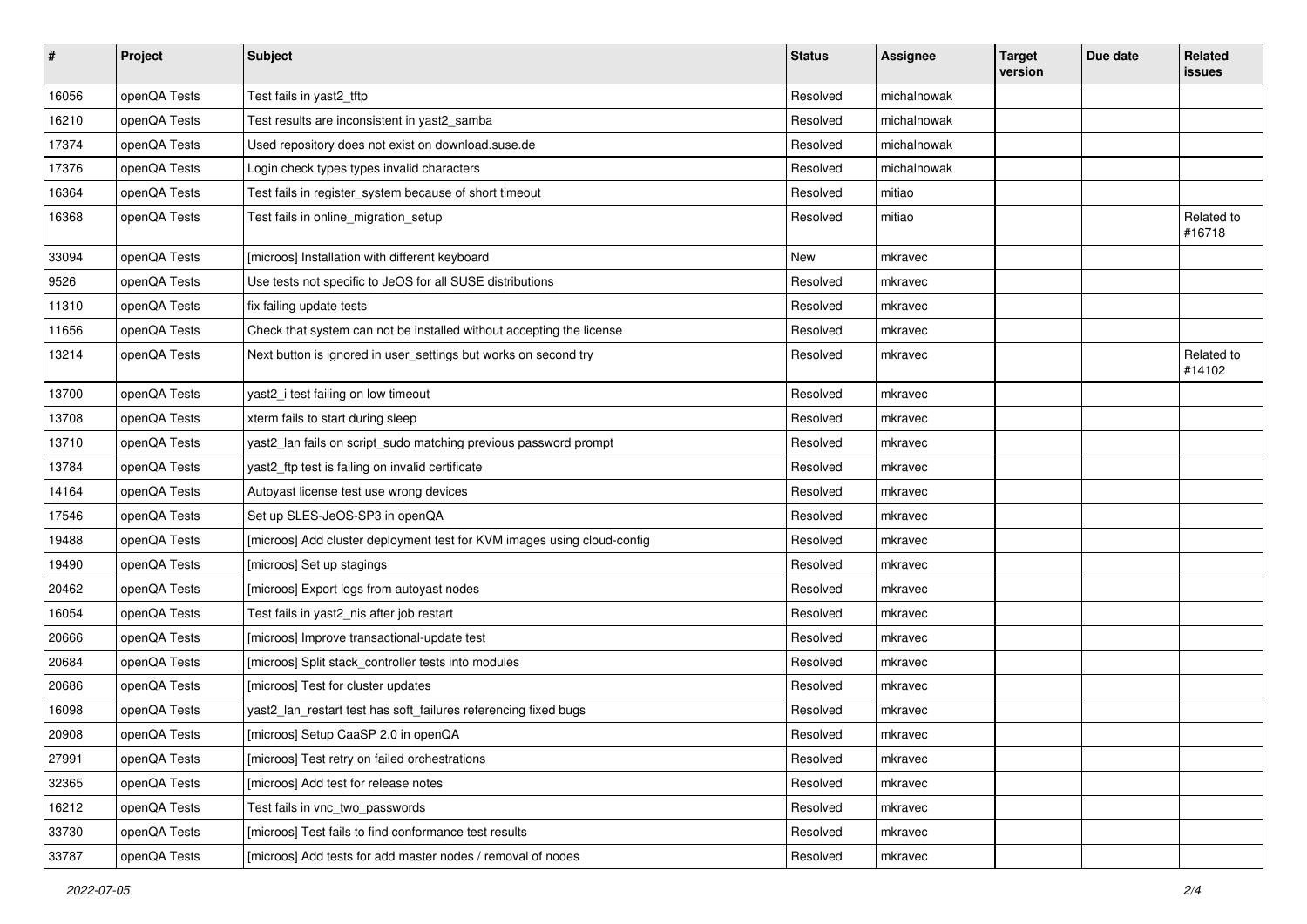| $\vert$ # | Project        | <b>Subject</b>                                                                                    | <b>Status</b> | <b>Assignee</b> | <b>Target</b><br>version | Due date | Related<br>issues         |
|-----------|----------------|---------------------------------------------------------------------------------------------------|---------------|-----------------|--------------------------|----------|---------------------------|
| 34528     | openQA Tests   | [microos] Fix first login issue on VMX images                                                     | Resolved      | mkravec         |                          |          |                           |
| 16612     | openQA Tests   | Autoyast installation does not have second stage on CaaSP                                         | Resolved      | mkravec         |                          |          |                           |
| 34630     | openQA Tests   | [microos] Make CaaSP mutexes smarter                                                              | Resolved      | mkravec         |                          |          |                           |
| 35278     | openQA Tests   | [microos] Implement cluster deployment with cri-o instead of docker                               | Resolved      | mkravec         |                          |          |                           |
| 9656      | openQA Tests   | Add name to RAID array during partitioning                                                        | Closed        | mkravec         |                          |          |                           |
| 13210     | openQA Tests   | OpenQA is testing SP1 instead of SP2                                                              | Closed        | mkravec         |                          |          | Is duplicate<br>of #13156 |
| 13596     | openQA Tests   | yast2 sw_single command fails with segmentation fault                                             | Rejected      | mkravec         |                          |          |                           |
| 19468     | openQA Tests   | [microos] test fails in oci_install                                                               | Resolved      | mkravec         |                          |          |                           |
| 34627     | openQA Tests   | [microos] Fix race condition when using certificate that is still generated                       | Rejected      | mkravec         |                          |          |                           |
| 23420     | openQA Tests   | [microos] Test that /var/lib/docker is on separate partition                                      | Resolved      | mkravec         |                          |          |                           |
| 30355     | openQA Tests   | [caasp] Tie velum footer to BETA variable                                                         | Resolved      | mkravec         |                          |          |                           |
| 30796     | openQA Tests   | [microos] Make MicroOS tests more reliable                                                        | Resolved      | mkravec         |                          |          |                           |
| 31393     | openQA Tests   | [CaaSP] Make sure kubeconfig is downloaded before tests continue                                  | Resolved      | mkravec         |                          |          |                           |
| 31519     | openQA Tests   | [microos] Update repository is ready in transactional-update test on kubic                        | Resolved      | mkravec         |                          |          |                           |
| 31786     | openQA Tests   | [microos] Nonce does not match                                                                    | Resolved      | mkravec         |                          |          |                           |
| 33112     | openQA Tests   | [microos] Test images-next                                                                        | Resolved      | mkravec         |                          |          |                           |
| 34672     | openQA Tests   | [microos] Use mixed case for node names                                                           | Resolved      | mkravec         |                          |          |                           |
| 35530     | openQA Tests   | [microos] Worker nodes fail to login after reboot                                                 | Resolved      | mkravec         |                          |          |                           |
| 31390     | openQA Tests   | [CaaSP] Retry if update fails                                                                     | Closed        | mkravec         |                          |          |                           |
| 31588     | openQA Tests   | [microos] Add MicroOS role test into openQA                                                       | Closed        | mkravec         |                          |          |                           |
| 35137     | openQA Tests   | [microos] Test openQA workers realiability under load                                             | Closed        | mkravec         |                          |          |                           |
| 35613     | openQA Tests   | [microos] Test fails to reboot                                                                    | Closed        | mkravec         |                          |          |                           |
| 30802     | openQA Tests   | [microos] Add test for kured reboot method                                                        | Rejected      | mkravec         |                          |          |                           |
| 31468     | openQA Tests   | [microos] Cloud-config for VMX images has outdated repository                                     | Rejected      | mkravec         |                          |          |                           |
| 33790     | openQA Tests   | [microos] Add test for container registry                                                         | Rejected      | mkravec         |                          |          |                           |
| 35982     | openQA Tests   | [microos] Properly check that nodes are UP after reboot                                           | Rejected      | mkravec         |                          |          |                           |
| 36135     | openQA Tests   | [microos] Update cloud-config ntp section                                                         | Rejected      | mkravec         |                          |          |                           |
| 11816     | openQA Project | Openqa jobs won't start after updating perl-json-xs to verison 3.02                               | Resolved      | nadvornik       |                          |          |                           |
| 13600     | openQA Tests   | Shutdown action is not completed                                                                  | Resolved      | okurz           |                          |          |                           |
| 14198     | openQA Tests   | [sles][functional]Licenses are not displayed for add-ons installed from network                   | Resolved      | okurz           |                          |          |                           |
| 15586     | openQA Tests   | Tar fails because file changed during archive creation                                            | Resolved      | okurz           |                          |          |                           |
| 16216     | openQA Tests   | [sles][functional] gedit can be unreliable trying to close the "save"-dialog (wait_screen_change) | Resolved      | okurz           |                          |          |                           |